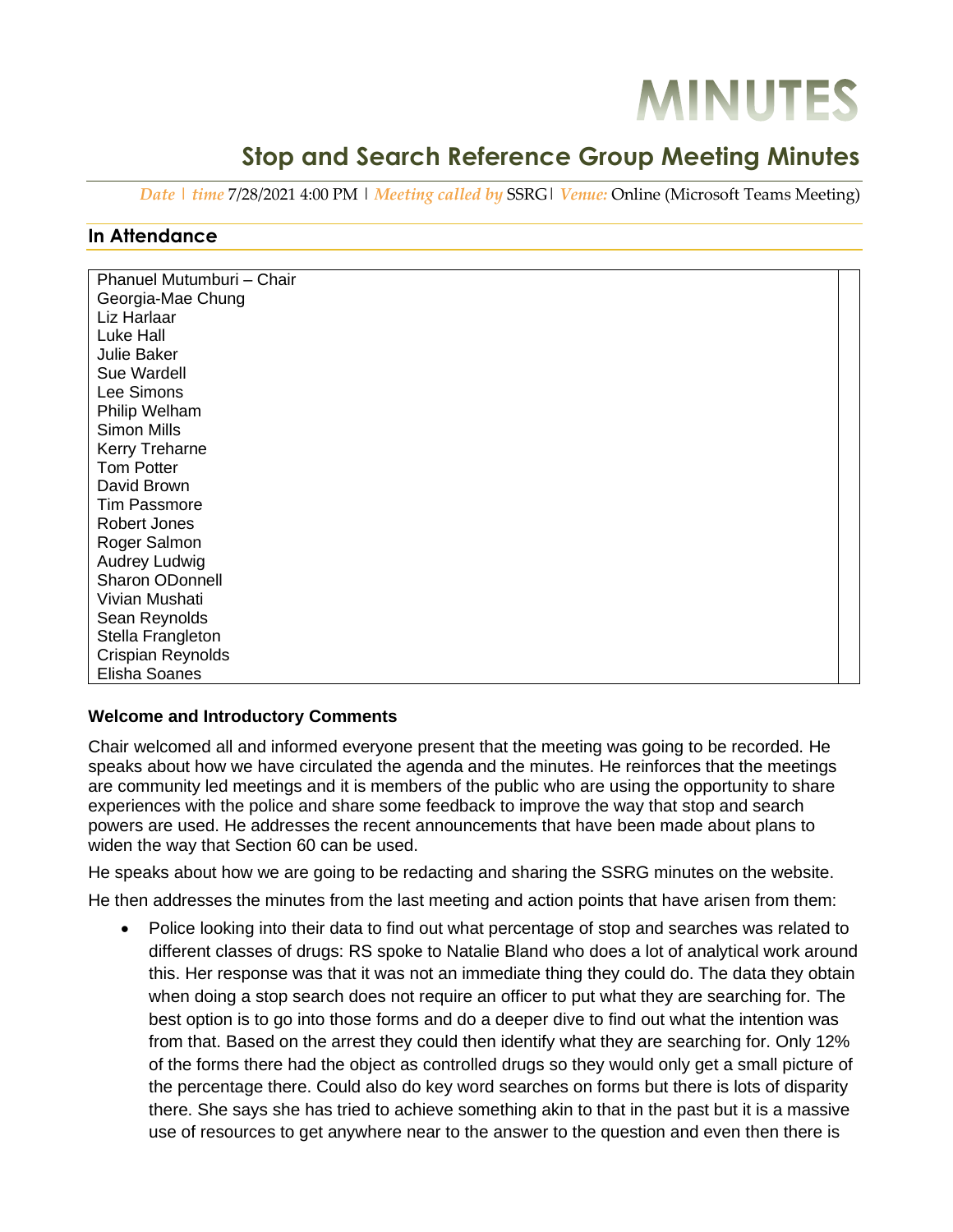margin for error. Puts the question back to the group about how much the information might determine something out of it.

AL: Wants to draw attention to the report by the inspectorate constabulary from earlier this year which looked at searches that were undertaken for possession rather than evidence of supply. Given that we are interested in that aspect that might be a useful halfway house as a metric that people are interested in nationally and that could be used as a halfway point between what Fran is asking for and not providing the information at all.

SM: Points out that, in that document, Suffolk were highlighted as a really good force for dealing with possession with intent as opposed to possession only offences. Agrees with Audrey that it would be a halfway house and looking at how it is scrutinised nationally rather than the types of drugs that were located.

RS: When we ask the officers to input the stop search and the stop search is for drugs there is a drop box to select whether it was for possession or possession with intent to supply which was the reason for the stop. However, Fran specifically wanted class determination, which we don't put in for reasons such as that the public may phone and say they have witnessed a drug deal and not know what sort of drug it is. Therefore, they don't know what sort of drug they are looking for at this point, they just know that it is a controlled drug. Conclusion: The data that Fran has asked for is not retrievable.

- Report: Chair says there was a report and one of the highlights was the statistic on the subject we are talking about. \*He reads a paragraph from the report showing findings that in all forces except for Suffolk possession only searches were more prevalent. Findings also varied a lot between forces: Suffolk lowest for possession only with 48%.\* We have been challenging a lot around the deployment of resources by the force with the number of possession drug searches that we saw in the meeting. Suffolk is doing better than other places in focusing on supply type searches rather than just possession. We want it noted as a positive thing but we are still talking about 48% of the searches. There is more that can be done to try to improve that situation.
- Electric scooters and how they might be being used for drug dealing: RS did some research into this, and he recognised that there were other areas of the country where they may be used to deal drugs. The tactic does not appear to have landed in Suffolk at this time. This has essentially negated the query.

The Chair says information is shared by the police in confidence, so we urge people not to screenshot and share the information that is shown in the meeting.

TP: Talks about the Save the Streets fund for Ipswich essentially for the Westgate Ward area. There are going to be more of these funds going through and he thinks it would be a good idea if everyone was aware of that. He says Chair's views and ideas would be very welcome.

Chair: Says that ISCRE did see that. It is positive because it is resources for the county and particularly Ipswich. I heard people asking about an understanding of how those pieces of work are informed. Is it the constabulary who puts the application in or is the idea informed by the community?

TP: In terms of what is included, there is constabulary data on crime and anti-social behaviour but there is also other evidence from within the communities as well and it is fair to say it is both the borough council and some impact from the county council today. The more wide ranging evidence there is the more helpful it will be. SO police and community data is helpful. If the programme does continue to develop people at the meeting have knowledge and ideas that can be contributed. Chair and TP agree to meet up and talk further about this.

PW: Asks if the money is for paying police officers more and what form this would take.

TP: Says it is not about that but things like improving CCTV and individual property security. From a community perspective these initiatives are supposed to help reduce crime. Although he has had to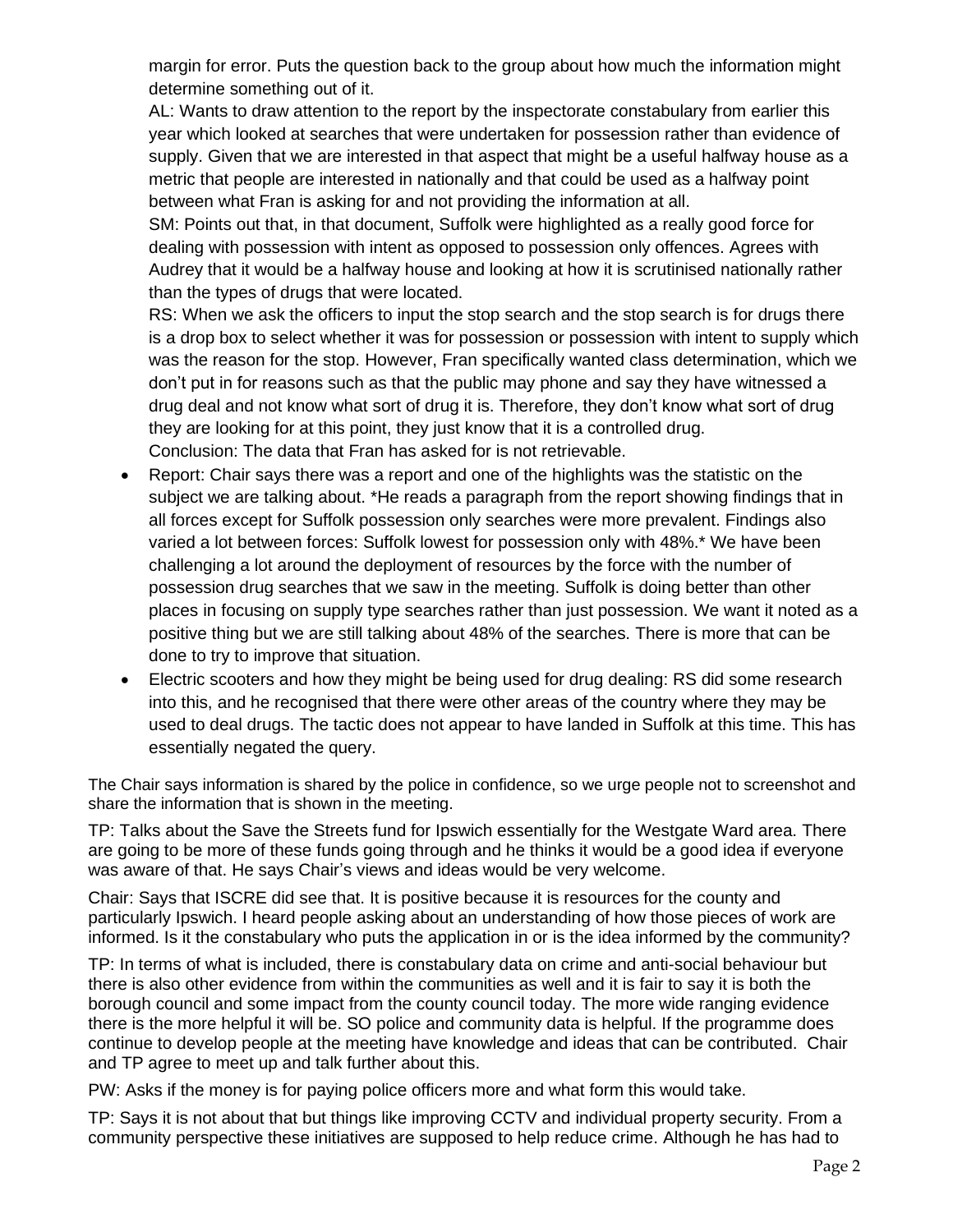sign off on it, the vast majority of money goes to local authorities and helping them to set up community groups and so on. But no money for extra patrols and things like that.

#### **Review of Forms**

**Form 262044** – GMC: Points out overreliance on the smell of cannabis and the shortness of the grounds. ISCRE hadn't got any feedback from the supervisor and they wanted to clarify whether there was any action on that.

RS: Location is right on the Suffolk border with Norfolk, and it is actually a Norfolk officer who has completed this form who has dynamically come over the border with that incident and conducted the search. We are collaborative with Norfolk, and we do have joint protocols over the borders so albeit our supervision isn't directly line managed to that individual officer. We linked in with my equivalent in Norfolk to take that forward in terms of development that needs to happen with that form. Norfolk is developing their training programme and using some of the good practice that we have worked up over the years to improve their own development. We all acknowledge the form isn't enough but this has been fed back.

Chair: We do quite a lot of work with Suffolk Constabulary trying to support you with issues around community, informing training and things like that. Incidents like this will happen because of the way you work and the concern from people who live in those areas is whether that be used as an excuse to say we cant do anything about it because its Norfolk officers and they will be crossing over? We maybe need something rather than just leaving it.

RS: Norfolk have now linked in with us about our training packages around stop and search to essentially upskill their areas. The officer did feedback that the vehicle was also of interest intelligence wise with possible links to cannabis supply.

SM: I sit on the joint coercive powers board, which is the meeting that Chair and Audrey have been invited to before. Learning and development sit across both forces anyway. We will eventually get to a common ground with our delivery of stop and search alongside all the other coercive powers. But we will probably see this happening quite frequently along the border.

Chair: We will be reassured if we know that Norfolk is performing on the same level as we are. The issue with the smell of cannabis in vehicles is something that we have discussed at length but there are instances where we have been seeing a lot of that. Questions generally (not necessarily related to this form) around the smell of cannabis being a sole ground on a form and how that was picked up on a car that may have been on a motorway.

JB: Points out that the College of Policing's professional practice says stop and search for the smell of cannabis alone is not enough as reasonable suspicion and this applies to all counties.

Chair: Asks SM if this could be fedback to Norfolk officers.

SM: Says yes and says that he has invited a representative to attend an SSRG meeting. Says he will feed it back through the coercive powers board.

AL: Has had discussions with opposite numbers in Norfolk and there are significant concerns relating to a range of issues with stop and search practices in Norfolk with regard to lack of scrutiny and disproportionality. She is concerned about the police officers from Norfolk coming into Suffolk and not adhering to the standard the scrutiny group have come to expect from Suffolk. Our profile of stops and searches are very different from Norfolk and a lot of that will likely be down to the work we and the police have done together. There needs to be pushback on Norfolk to show they need to adhere to best practice.

Chair: He reads a comment that LukeH put in the chat. Chair says while we understand that it is difficult sometimes to find the circumstances for supply rather than supply searches, if we are saying we would like to utilize our resources better to target supply then it is what we need to do.

AL: It is also a case of better drafting of grounds. If they are suggesting possession is some kind of indicator of potential supply then the reasonable grounds for suggesting that need to be reported. The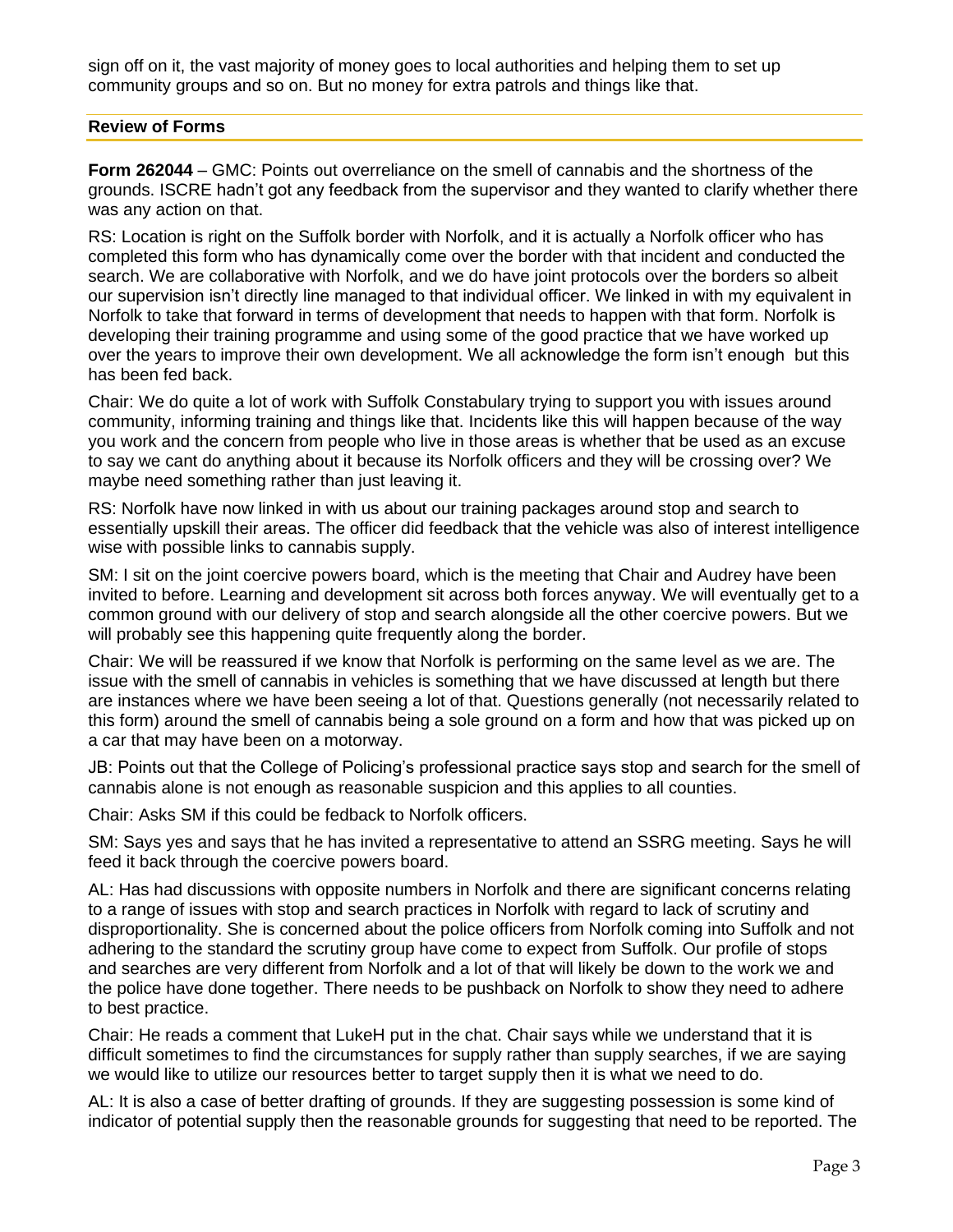officers need to reflect what their thinking was in undertaking the searches. We have no sense from these grounds of whether it is possession or supply.

TP: we have a collaboration meeting in the Autumn with Norfolk and if it is a standard form that is being used then I can't see why there shouldn't be feedback. We can take this forward, and I can follow it up later in the year.

Chair: RJ has also put a comment in. We do concur as a group to say tackling drug abuse is a priority and people are concerned about it. The focus needs to be on the supply side though.

**Form 262691 –** GMC: Although the grounds talked quite a lot about intelligence and what was seen before, they didn't transition into anything that goes to describing why the person in question was later stopped and searched. They don't link them together and it is not obvious from the form that it is the same person in question.

RS: Said there was a specific description of the people in question and thinks there is a clear implied perception that they were the same males matching the description but agrees that it isn't clear just on a reading of the form.

GMC: Agrees and says we need to look at this from the perspective of the average layperson.

Chair: Stresses the importance of providing that clarity. We would want to see the direct link and that needs to be articulated in the grounds.

**Form 262502 –** GMC: Picked this one as an example of a good form that related to Class A drugs. Mentioned how they observed the whole chain of events and gave detailed descriptions of the person they were pursuing. Talked about how the two officers gave chase separately and they make the link between the two to show that it is the same person.

Chair: Notes that sometimes we see one or two lines and one of the arguments in the past has been that it is a small space which doesn't allow people to articulate the circumstances a lot. But we can see that it is possible from this form to put in all the detail that can provide the reasonable grounds.

LS: Says it depends on the circumstances because you have to input it while you are speaking to the person and it all depends on how that interaction is going. I think the grounds are getting better but during that interaction they may not be the friendliest and you have to complete the form there and then and you can't wait until you get back to the station. I think sometimes that is an issue.

Positive feedback to be provided to the officer

**Form 262586 –** GMC: Was looking at the supervisor's feedback and it pointed out that they probably should have just arrested the subject rather than doing a stop and search on them. It stated that they had used the wrong power in the circumstances. Are people being too trigger happy with stop and search when it isn't necessary? She noted it may not have made a difference to the outcome here because they were arrested anyway.

RS: It is reassuring that the supervisor has picked up on this and provided the feedback and the officer who did the search has fully acknowledged that what was said. At the time they were less than a year's service, so they are still learning. \*Explains the circumstances of the stop and search\*. Learning has been taken out of it and we got to the same outcome, as GMC noted.

**Form 262868 –** GMC: Says she didn't have an issue with the substance of the grounds. But wanted to flag them up because, as the supervisor's comments said, they talk a lot about the operations in the grounds, but it is not clear to the average person what that means and how it adds to the grounds. We want to make the grounds so that if a member of the public looks at it them, they can recognize the sequence of events.

TP: Agrees.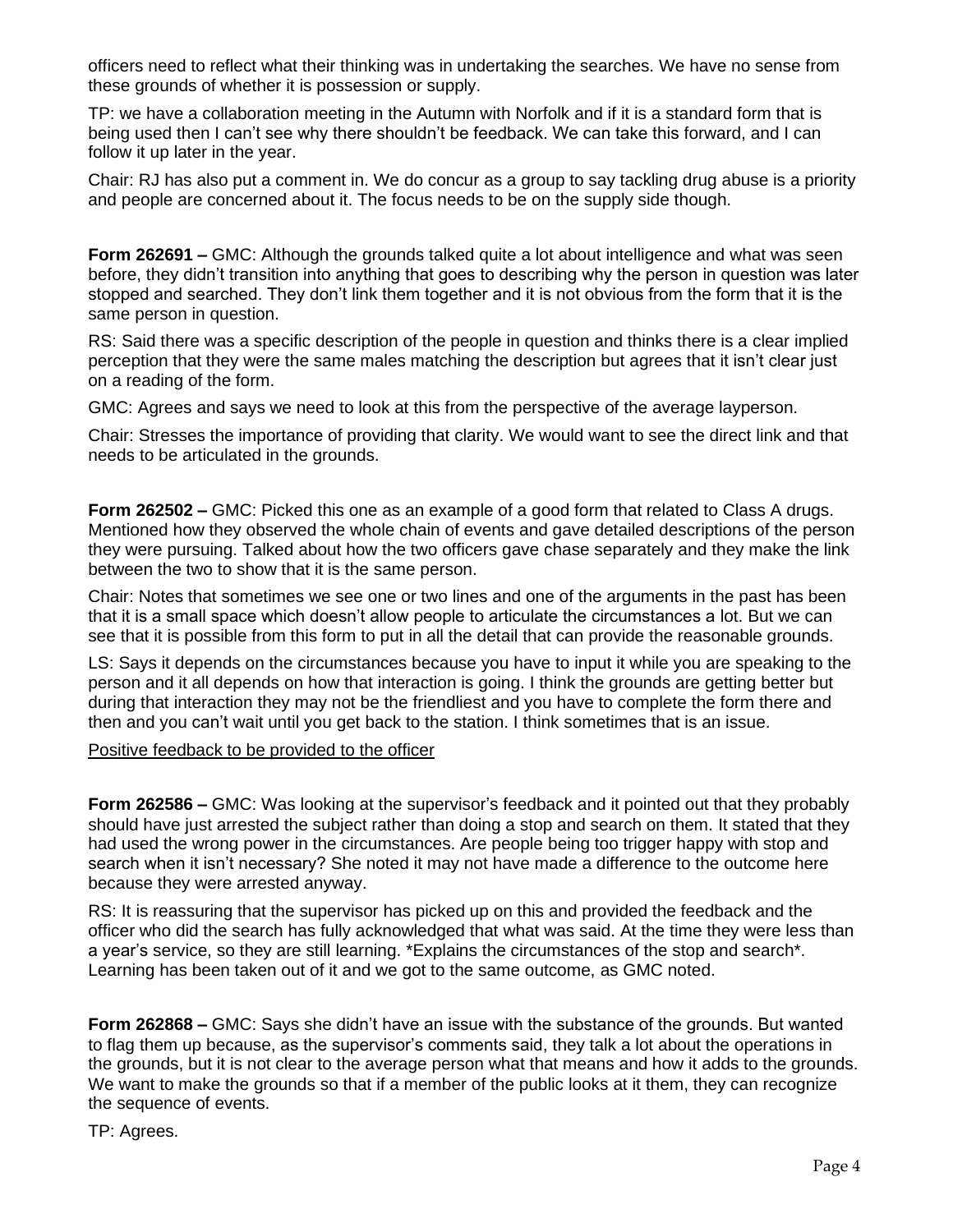SM: Agrees it is a fair point but says that when officers are trained they are trained within the language that we use in policing and there is no expectation that these forms will be given in a public domain except in the scrutiny side. It is not a requirement under the legislation to do it in plain speech.

AL (supported by GMC): There is a requirement because the forms are meant to be available to the person who is stopped and searched too. It is part of the evidence that someone understands the grounds on which they are stopped and searched and use of plain English is very helpful in that regard.

SM: Agrees with the point. Asks for consideration that officers are taught the language and to try to detrain them of that is difficult, particularly when they have to do it in the street.

AL: Says she isn't sure that the sentence describing the operations is even needed. That could make up part of the training.

SM: Agrees we have discussed this previously where there is too much information in the form.

AL: If we are getting to the point of this level of nuance that is something to be quite pleased about. It is much better compared to a couple of years ago and there is real progress. We are talking about officers who have been trained really well.

Chair: We are looking at the question that follows up saying to the individual do you understand the grounds of the search? In this instance, they have said yes so you can say they did in this circumstance. But there is always opportunity to improve.

RS: Agrees that they are not bad grounds and you can get an idea of what has happened. In relation to the form we had previously, the police officer who wrote them English is not his first language. The fact the form is well written like that shows the effort we are putting in to help diversify the workforce.

**Forms 263059:** GMC: It is a bit too vague and again you can see what they are trying to get at but we shouldn't be having to read into it at this level and more detail is needed.

RS: Agrees and gives an update on what has happened. \*Explains the supervisor's comments and says it was a lawful search even though it has not been written up well\*. Member of public has seen individuals trying car doors and CCTV has watched this happen. They were then arrested for vehicle interference despite the fact the search was negative as such.

Chair: At this point in the process we would not be expecting to see this low level of detail. It is unclear what the sentence that makes up the grounds actually means and there are lots of questions that could arise as a result of that. I think we could do better, and we probably need to provide feedback that we could do better and we need to move on from this level.

Chair: We are bringing forms that will have a certain theme. The forms GMC presented today are not the only forms we have concerns about, but we have tried to bunch them into themes and there are a number of forms where we would have a similar discussion but in the interests of time we have limited them. But RS would have received all the questions and feedback for the other forms and will have provided some responses. Stresses the learning is not just limited to the forms presented today.

#### **Update from RS around the complaints**

RS: We had some complaints mentioned previously and there were a number under investigation and either with the professional standards department or the IOPC and they have now been finalized. Out of the two complaints that were outstanding one was not upheld at all in any way. The complaints were about officers saying things and being inappropriate and the officers have looked at the body worn video and it has been shown to be the other way around.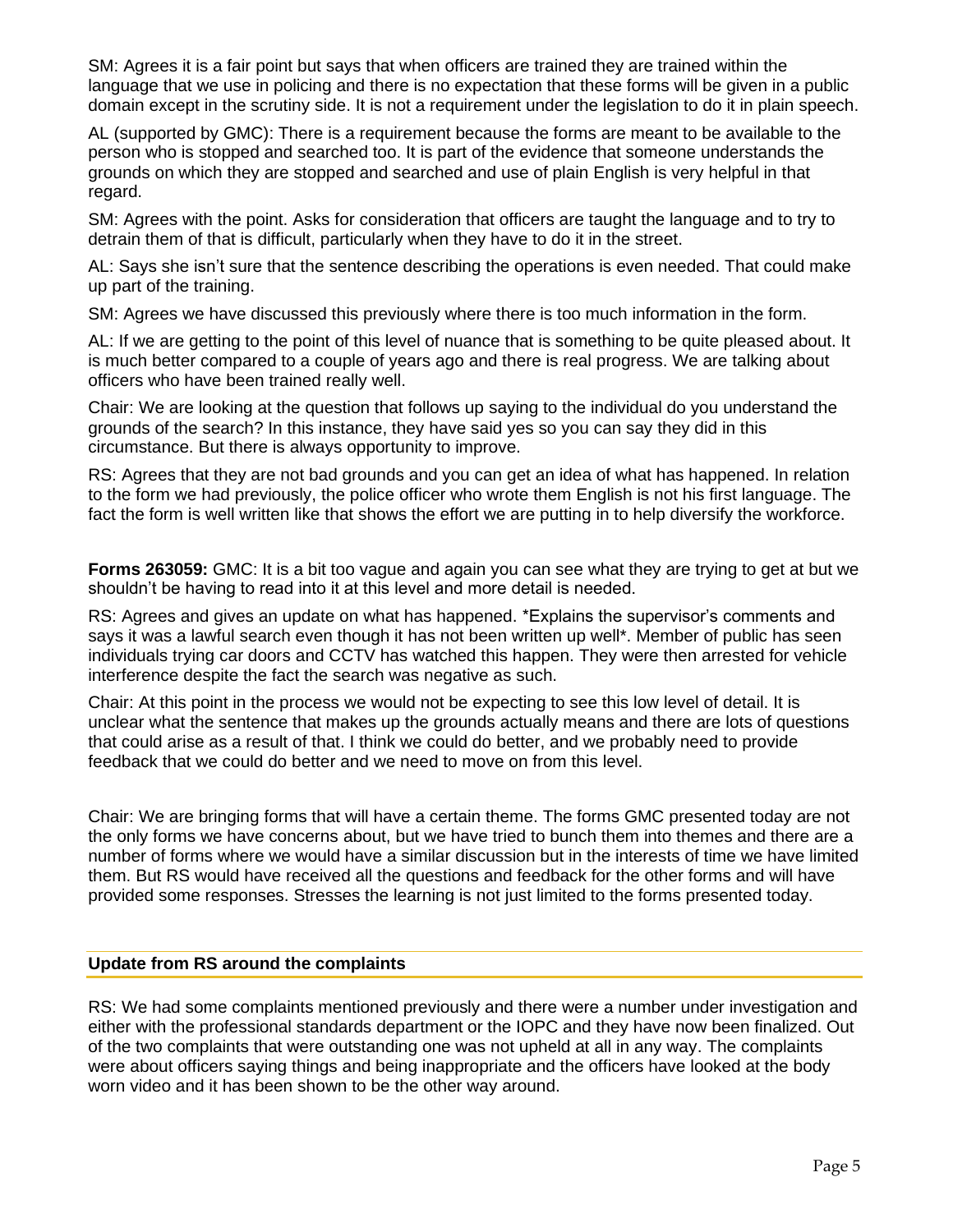But there was something upheld in one complaint where it was said, separately to the search, that the complainant had been denied a telephone call whilst in custody and there was in fact a delay in providing that telephone call.

We haven't had any complaints since then with the exception of one. It is a complaint about a search involving a Felixstowe-based officer where it is alleged that they did not search him despite smelling cannabis and they snatched documentation from him, questioned his mental health and harassed him and the officer left what he was doing to deliberately target the subject. The officer involved provided a rationale for not searching. At the time, it was established from speaking to the subject and the occupants of the car that the smell was most likely secondary smoke from the previous evening so that the officer felt that he did not have reasonable grounds to suspect possession. They have reviewed the body worn video which supports what has been said to have been taken place and that the officer's decision being sound. They have used their discretion to not search someone based on smell.

AL: SLC have had some complaints and there is one which we cant go into details of but it is with professional standards and she thinks there was an element of stop and search in it. It also concerns discrimination. It had been passed to an area inspector for investigation and it was not being investigated in accordance with the IOPC guidance on investigating discriminatory matters, so we have had to make a complaint about the investigating officer to professional standards.

JB: Confirms that there is an element of stop and search in it. The subject has been stopped in person and his flat has been searched on many occasions with the inspector that was investigating it as a complaint showing bias and prejudice towards this client, so we have referred it back to professional standards to reallocate. Hopefully it will go to the IOPC where they will follow the discrimination guidelines. This came up in a complaint of mine six months ago that the professional standards department at Suffolk and Norfolk are not following the discrimination guidelines set out by the IOPC.

SM: Asks whether it was East, West or South of the county.

JB: Bury St Edmunds.

SM : He is happy if they want to provide him the details and he will speak to PSD directly because they attend our internal groups.

AL: We have already put a complaint into PSD about the allocated investigating officer and they have asked that the matter be looked after by the IOPC.

JB: She has written to the head of professional standards (Darren) directly and she hasn't had a response yet. She has had a response from professional standards to say that they are looking into the matter.

SM: He will link in with Darren anyway to see if he can provide any further information. RS has contacted professional standards to make sure all the stop and search complaints do come to RS and SM in the future.

TP: There is a further back up that PCCs can look into complaints if it is going through the system, as an extra safeguard. If it goes to IOPC they would handle it but if they then send it back to say it is local resolution, then the offer is there should they need it.

PW: What TP has said is not true because it is his chief executive who is delegated to look at complaints (Christopher Jackson). He has two different letterheads, one in the name of Jackson Christopher and one in the name of Christopher Jackson. So, he has one letterhead for TP's department and one for the Chief Constable. The person who is investigating the complaints is the one who is advising the Chief Constable and he has two jobs. How can that be fair? It is a conflict of interest because he is not going to find anything wrong with his own legal advice.

TP: Says he understands PW's point of view but feels that he is conflating one or two issues. Yes, if there is a complaint about the chief constable, he has to look into it and that is the way that it has always been. But with the new system that came in in around February of last year, here is an extra methodology that you can use, and he would be dismayed if there was something of serious concern hat wasn't reported to him.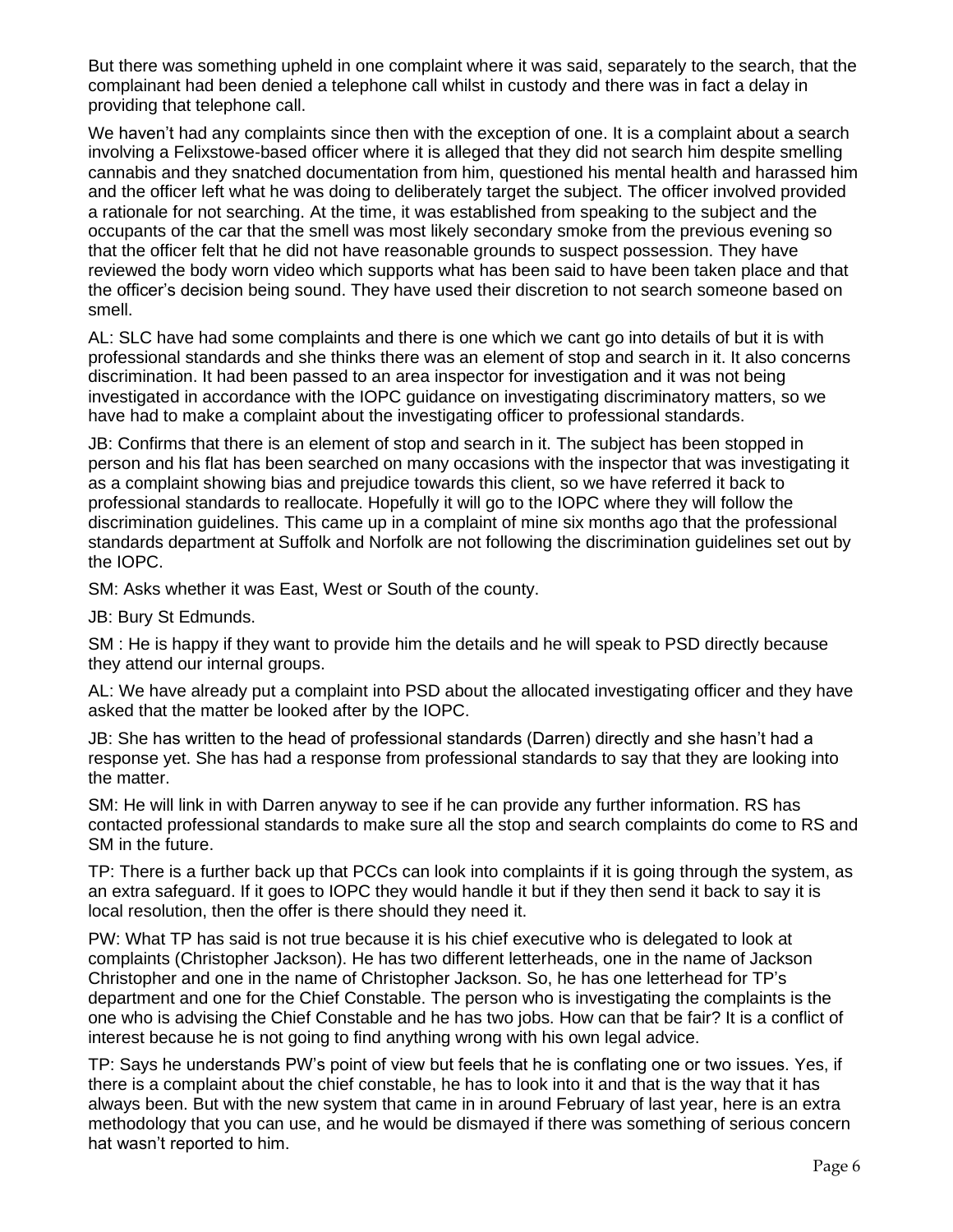PW: What is the new system of complaining to the PCC called?

JB: It is a review instead of an appeal. Previously an appeal would go to the IOPC but now it is a review to the PCC of the relevant police force.

TP: Says they have upheld one or two complaints, so it is not just a waving it through process.

JB: Extremely serious cases would go to the IOPC.

TP Agrees and says it is only on the odd occasion that they might send it back. It is like an extra layer that can be used if it has gone through the other system.

## **Discussion Of Central Government Announcement on Relaxation of Stop and Search Rules, Particularly on Section 60**

Chair: He and RS have exchanged emails about this. There has been some feedback that we have picked up from communities where people are concerned about use of section 60. In Suffolk, section 60 is rarely used and in instances where it is used we do liaise with the police and they contact ISCRE in advance. It suspends the need for reasonable suspicion which for us are the checks and balances in terms of the deployment and use of this power. The direction the government is talking about is concerning particularly for those communities who are traditionally targeted or impacted negatively by the wrongful use of stop and search. We wanted to hear feedback from Suffolk to establish what the implications are of the announcement yesterday and what difference we are going to see as a result of the announcement.

TP: Doesn't see any big change in Suffolk because if they continue to build up the community relationships that they need to do then things will be positive. He does not see why there would be any more use of section 60 when it is rarely used anyway. Whenever it has been used, he has seen it done in a way that maintains good communication. Most of the things that he has discussed with police officers is already being done in Suffolk anyway. He does not think that there is any need for concern because Suffolk's track record is good. This group is an example of good practice and there is no need for that to change. The levels of county lines that we know of has drastically reduced around here which is a credit to multi agency working over the past few years. We know there are still areas for improvement. He is happy to put a statement out from his point of view to reassure people.

PM: Says that is reassuring and he hopes this is something that can be picked up by members of the community so we can provide that feedback.

LizH: agrees it is used in limited ways in Suffolk. Reminder that it can be used by British transport police around railway stations, and it is not just Suffolk police who can do it.

SM: Thinks this will stay as the status quo in Suffolk. When the changes came into place a few years ago there wasn't a decline in their use of section 60 because they used it so rarely in the first place. Thinks it is right that they can use section 60 sometimes when required, which is intelligence led. But when they do impose section 60 it is important that the local inspector who has made that decision undertakes a community impact assessment. That will be documented and that is how they have multi agency discussions about the length of time section 60 will be in place for and the impact on the community. I see ISCRE forming part of that process. There will be a need for us to relook at the section 60 policy because that is what is required but I cant say we will see a massive increase in its use.

Chair: The important thing is, yes, it is a tool and the government is saying we need to use it, but we also need the communities to be alongside us and to help us with policing. We benefit more from having the communities beside us and helping us. Blunt tools like section 60 can do harm by alienating people who we can benefit from help from in terms of intelligence. He can see that RJ agreed with SM's comment.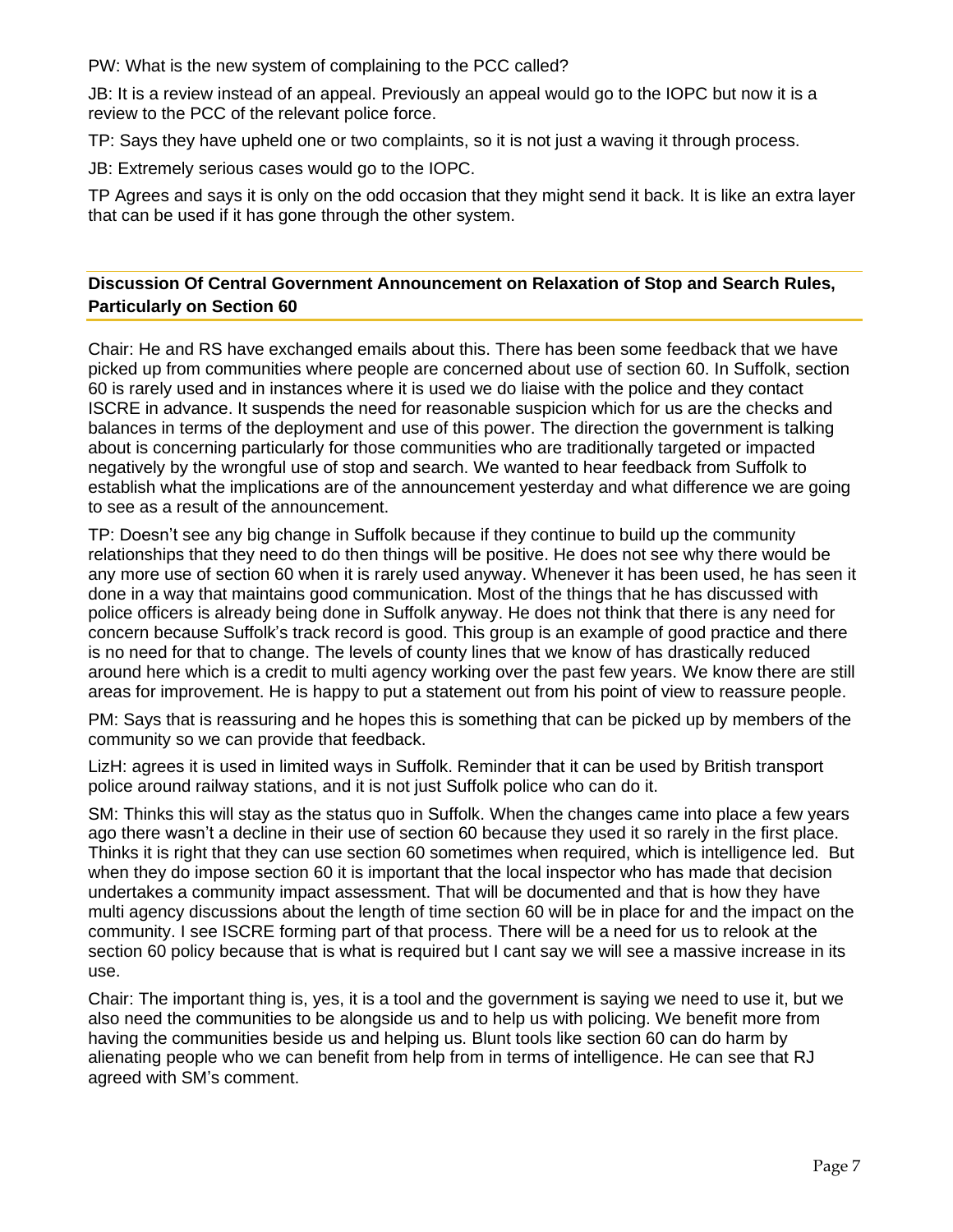#### **Rules of Engagement Project**

Chair: This is a project that we are doing with Suffolk Constabulary. This is something we have talked about extensively at this group and we have been doing it with the communities and the police for quite some time. The project emanates from the feedback from this group. We have noticed the interactions particularly between the police and young people, mainly from minority ethnic communities, have not always been positive. The police have come to us and said they want more positive interactions and to build good relationships with young people. Talking to young people there were issues such as people saying they have never been stopped and searched but they are scared or worried if they meet a police officer. If you hear a young person saying this, it isn't acceptable and it shouldn't be happening.

We then said how do we make this happen and how do we bring people together? We are now quite happy with the progress we have made. We noticed uniform was not necessarily helpful with this. we worked with Andy and asked for certain officers to be identified who can work with these young people. Chair wants to show a video that is a rough draft and then create a more formal video later. In a short space of time, we could see that by bringing people into a safe space we have more in common than we think. We had the police and young people at this event and by the time it finished no one wanted to leave. Afterwards, outside, people were doing things like spoken word and rap. We want to continue doing events like that.

\*Shows video of young people and police officers in rules of engagement clothing talking about what positive/good things they have learned from the event and what they want to see change regarding interactions between young people and the police\*.

There was some work taking place prior to that, some of which they had captured and he thinks it would be useful to show some of those interactions. The one thing everyone has agreed is that not only is this going to be made a permanent exercise in terms of us continuing to meet but they have started talking about some fascinating things about writing scripts and doing activities. The officers had some links and common interests with young people and there were positive interactions that you couldn't get when a police officer in uniform meets a young person in the street. Once we capture all the stuff, we will be sharing it. But I just wanted to give a snippet of the work. Grateful to TP and Suffolk Community Foundation for supporting this. You will probably be seeing officers and young people out there with Rules of Engagement clothing and accessories and we are going to be creating more events. It is all informed by the discussion in this group and we are very proud of it.

TP: This all comes from our joint youth intervention fund. If there are perceptions and barriers to overcome this is about engagement, mixing with people on their own or neutral territory, talking to them and listening exercises. Then you start to build trust and understand people and you can become friends. When you start to build up those relationships it is easier to gain trust. He says he is committed to building and supporting that kind of work. if anyone has any ideas of what we can do better or differently or new initiatives please let us know. Says well done to everyone involved.

Chair: We have shared this with Andy Martin so he has a copy. The final copy will be shared with the police too. We are planning and talking to AM and the team we worked with on this with to do some more work going forwards.

SM: Has had the feedback in advance of today although this is the first time he is seeing the video. There was lots of good feedback and he thinks that if other members of the police saw that video it would be a really good communication tool.

Chair: Says every young person he has worked with on this, or their parents, have given signed consent and they know they will be using the material with the police and in public spaces. Once it is finalized, ISCRE will be sharing it with the police. He took away an interesting comment from one of the officers who said the day has been really special, they have worked with the force for some time but they were not aware that they could do something like this. he thinks it is something to reflect on. There is a perception out there where they don't even know they can do something like that. To get to that point of the event we had about 4 or 5 meetings with AM providing him with reassurance the officers were going to be fine and it wouldn't just be a space to be negative about the police. Even on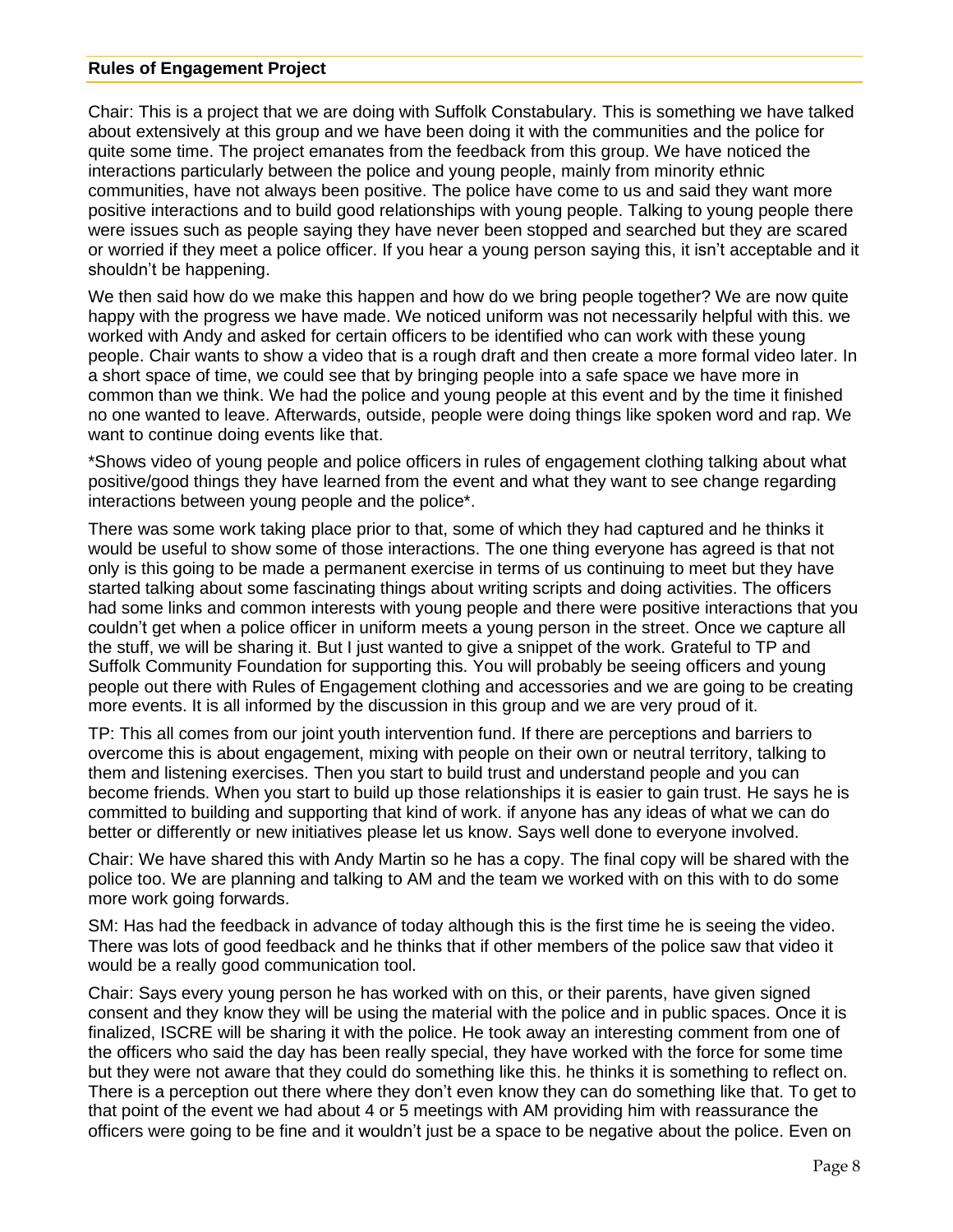the day of the event we had to have another meeting and provide that reassurance. There is some hesitance, but we need to be brave to create the change we need.

SM: It is interesting because he thought the hesitance would be with the young people. It is good feedback for members of staff.

RJ: Is really glad it went ahead but he thinks the hesitancy might have been about the potential of misusing social media commentary on the wearing of the shirts so it wouldn't have been about the reaction of the young people as much of a freezeframe of one of the officers wearing a Rules of Engagement t shirt and how that would be seen. Officers can be subject to nasty stuff on social media and it can be a safety issue too so the reticence may have been about how this would look. But it is worth exploring further. Any future things shouldn't be an issue anyway now everyone is talking positively about it.

Chair: They are valid points.

#### **Any Other Business**

PW: Speaks about section 60 and how we haven't mentioned the numbers of stops and searches carried out in total. You had the prime minister using the term chain gangs yesterday so we have him plugging stop and search. As a mechanism of coercive power there is no link between crime reduction and stop and searches because most of them are negative results. The salesmanship of stop and search as a positive tool is not representative of any crime reduction so I think you are more likely to make the streets more dangerous by drawing young people into gangs. Stop and search is also incredibly expensive and time consuming, the police could be using their resources differently.

Chair: Says PW makes some valid points. Part of the reason why we are in this meeting is the recognition particularly around the disproportionality in the stop and search and the impact it has. We are coming together to ask how we get improvement on that. As a group we are not saying we want total abandonment of that tool but we say it needs to be intelligence led and it needs to be used appropriately but also it is how people are treated during that process when people are treated with dignity and respect. We have members of the public who have had a positive interaction with stop and search but most of the statistics we have seen have shown you are likely to have no further action ("NFA") more than you are likely to have positive outcomes. We recognize that and hopefully, working in spaces like this, we can work through things and drive positive change. Maybe we will start to see more positive outcomes than no further actions. At the moment for Suffolk constabulary, I think we are talking about 60% of outcomes being NFA.

LS: Takes issue with the negativity around stop and search. He took a knife out of someone's waist band last week who was a drug dealer. He did similar about 8 months ago and it was on a recent tv series. He agrees with PM's comments. He takes issue with the suggestion it is not a useful tool, but it has to be used properly.

JB: We should just keep an eye on use of section 60. Although Suffolk constabulary say it is hardly ever used she thinks we have to keep an eye on the data and if it continues to be sparsely used then that is fine but if there is a rapid increase then that is something we can discuss in due course.

Chair: Agrees it is something we need to note as a group because our communities have already expressed concern. We will be keeping an eye on this.

PW: The number of searches being carried out for weapons are a tiny fraction. The police publicize it every time and continually talk about taking weapons off the streets but they are not doing searches for weapons in the first place. There is a large amount of NFA and it is just drawing people into gangs. It just changes the way people use weapons e.g. they are now being put in planters. He asks if they have the figures for the amount of searches that are being carried out in Suffolk and details of whether they are increasing.